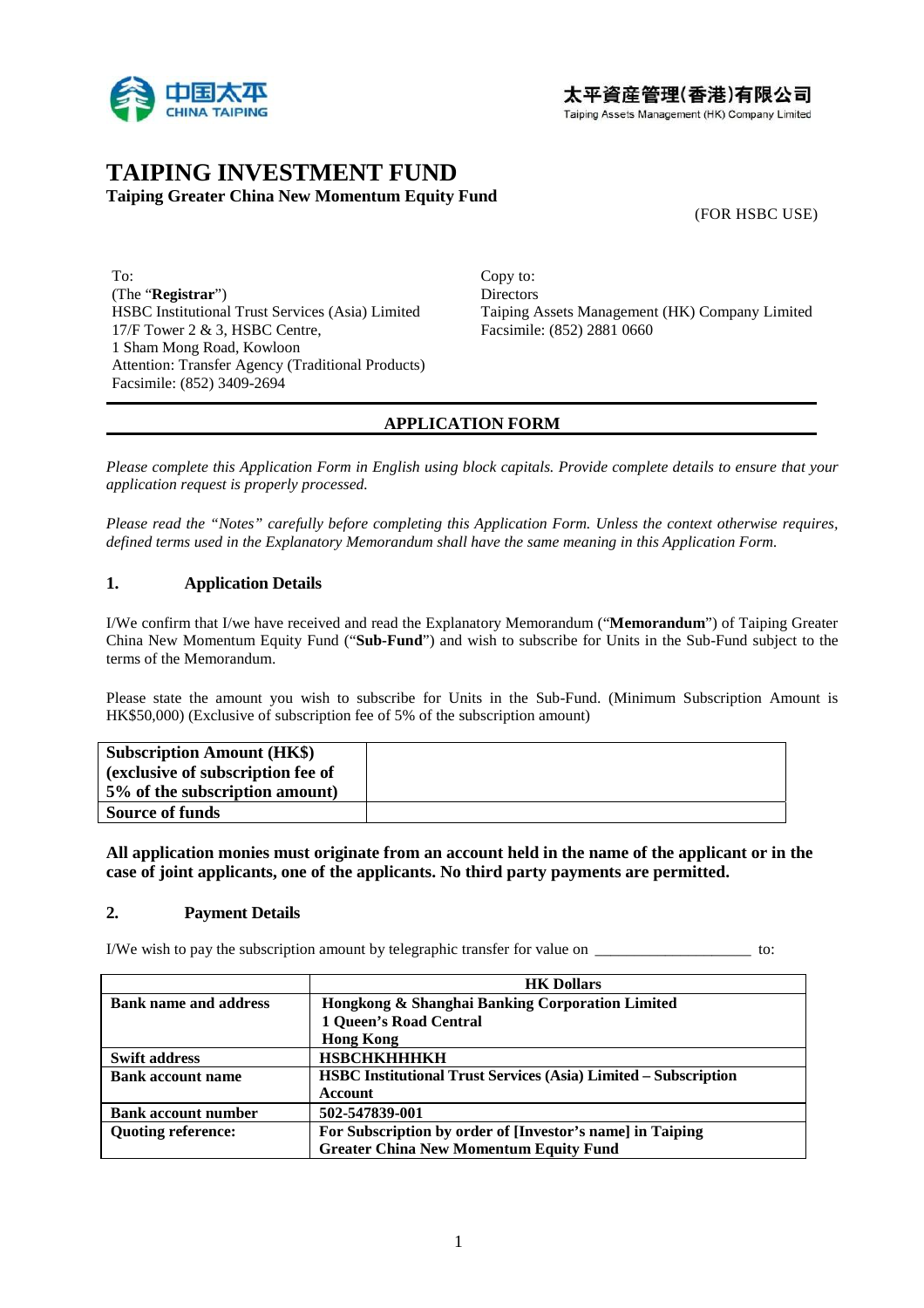

Investors should note that, subject to the terms of the Memorandum, for your application to be processed (i) as part of the Initial Offer Period or (ii) on any particular Dealing Day, cleared funds must be received in Hong Kong prior to (i) 4:00 p.m. (Hong Kong time) on the close of the Initial Offer Period or (ii) by 4:00 p.m. (Hong Kong time) on that particular Dealing Day, respectively.

Attach a copy of the remittance advice with this application form and send it to HSBC Institutional Trust Services (Asia) Limited for ease of identification.

The actual amount remitted should include the subscription amount plus the applicable subscription fee, bank charges for telegraphic transfers and all other fees and expenses, which will reduce the amount remitted. Only the amount actually received by the Registrar (exclusive of the subscription fee) will be applied towards subscription of Units in the Sub-Fund.

### **3. Investor's Details**

Details of Individual investor / corporate investor

| <b>Full Name / Registered Name</b>                                                                                                                                                     |                                                                      |
|----------------------------------------------------------------------------------------------------------------------------------------------------------------------------------------|----------------------------------------------------------------------|
| Type of Entity (e.g. company,<br>trust, partnership, other)                                                                                                                            |                                                                      |
| <b>Passport / ID/ Company</b><br>registration No.                                                                                                                                      |                                                                      |
| Nationality / Jurisdiction of<br>organisation                                                                                                                                          |                                                                      |
| Country of Issue /<br>incorporation                                                                                                                                                    |                                                                      |
| <b>Occupation / Nature of Business</b>                                                                                                                                                 |                                                                      |
| <b>Individual / Company Address</b>                                                                                                                                                    | <b>Registered address</b>                                            |
| (For joint holders, only the<br>first registered address and<br>the first mailing address stated<br>on this page will be entered in<br>the register of Unitholders of<br>the Sub-Fund) |                                                                      |
| No P.O. Boxes will be accepted                                                                                                                                                         | Mailing address (if different to above)                              |
|                                                                                                                                                                                        |                                                                      |
| Telephone No.                                                                                                                                                                          |                                                                      |
| Fax No.                                                                                                                                                                                |                                                                      |
| <b>E-mail address</b>                                                                                                                                                                  |                                                                      |
| Beneficiary shares (%)                                                                                                                                                                 |                                                                      |
| Are you a U.S. tax resident <sup>#</sup>                                                                                                                                               | Yes<br>No                                                            |
| Are you a U.S. citizen                                                                                                                                                                 | No<br>Yes                                                            |
|                                                                                                                                                                                        | If you check "yes" on any of the above, please complete the attached |
|                                                                                                                                                                                        | either Appendix B, C or D.                                           |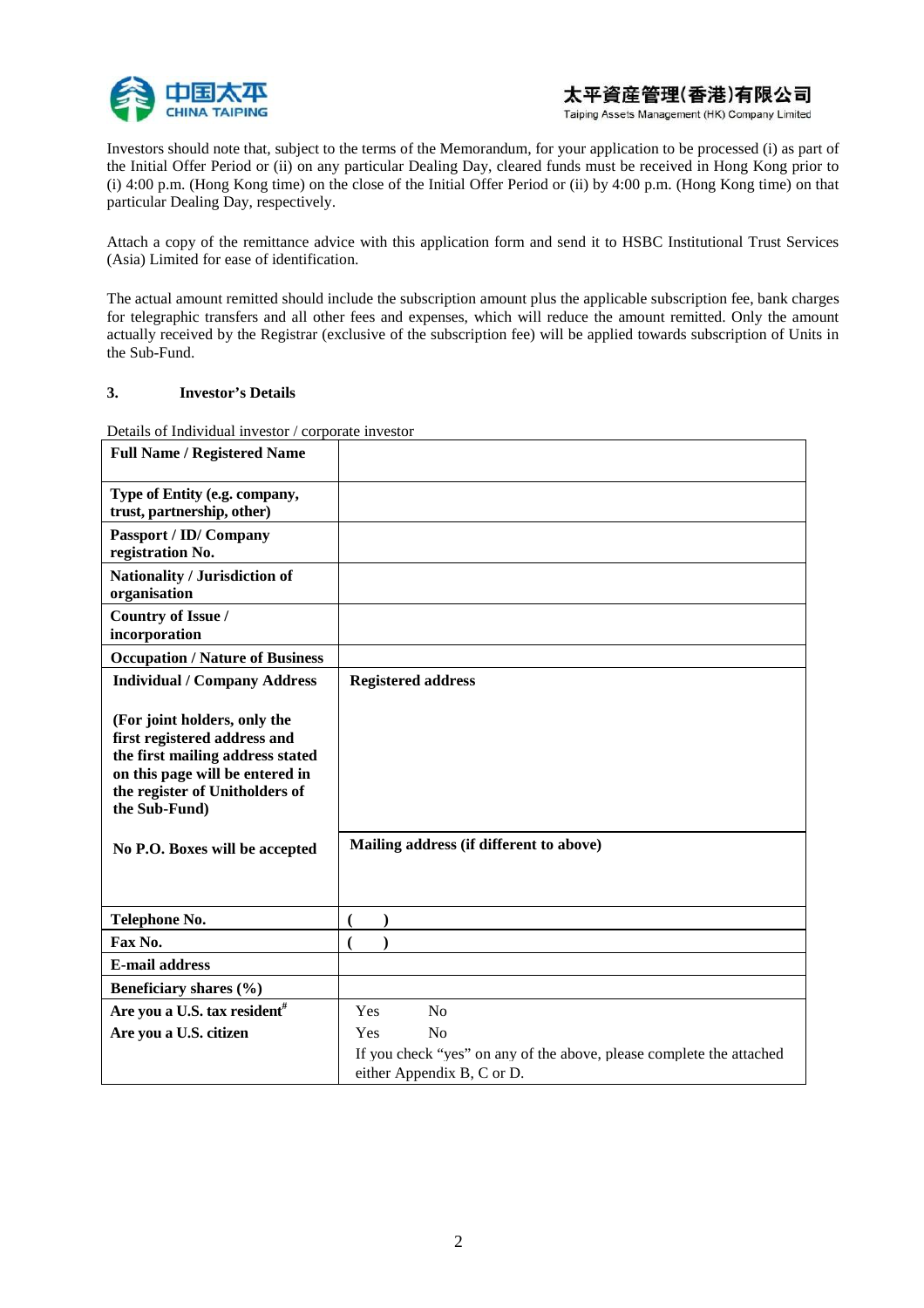



For Joint Unitholder (Maximum 4 Joint Unitholders)

| <b>Joint Unitholder Name</b>             |                                                                                                    |
|------------------------------------------|----------------------------------------------------------------------------------------------------|
| Passport / ID                            |                                                                                                    |
| <b>Nationality</b>                       |                                                                                                    |
| <b>Occupation / Nature of Business</b>   |                                                                                                    |
| <b>Joint Unitholder Address</b>          | <b>Residential address</b>                                                                         |
|                                          |                                                                                                    |
|                                          |                                                                                                    |
|                                          |                                                                                                    |
|                                          |                                                                                                    |
|                                          | Mailing address (if different to above)                                                            |
|                                          |                                                                                                    |
|                                          |                                                                                                    |
| Telephone No.                            |                                                                                                    |
| Fax No.                                  |                                                                                                    |
| <b>E-mail address</b>                    |                                                                                                    |
| Beneficiary shares (%)                   |                                                                                                    |
| Are you a U.S. tax resident <sup>#</sup> | Yes<br>N <sub>0</sub>                                                                              |
| Are you a U.S. citizen                   | N <sub>o</sub><br>Yes                                                                              |
|                                          | If you check "yes" on any of the above, please complete the attached<br>either Appendix B, C or D. |

| <b>Joint Unitholder Name</b>             |                                                                      |
|------------------------------------------|----------------------------------------------------------------------|
| Passport / ID                            |                                                                      |
| <b>Nationality</b>                       |                                                                      |
| <b>Occupation / Nature of Business</b>   |                                                                      |
| <b>Joint Unitholder Address</b>          | <b>Residential address</b>                                           |
|                                          |                                                                      |
|                                          |                                                                      |
|                                          |                                                                      |
|                                          | Mailing address (if different to above)                              |
|                                          |                                                                      |
|                                          |                                                                      |
|                                          |                                                                      |
| Telephone No.                            |                                                                      |
| Fax No.                                  |                                                                      |
| <b>E-mail address</b>                    |                                                                      |
| Beneficiary shares (%)                   |                                                                      |
| Are you a U.S. tax resident <sup>#</sup> | <b>Yes</b><br>No                                                     |
| Are you a U.S. citizen                   | N <sub>0</sub><br>Yes                                                |
|                                          | If you check "yes" on any of the above, please complete the attached |
|                                          | either Appendix B, C or D.                                           |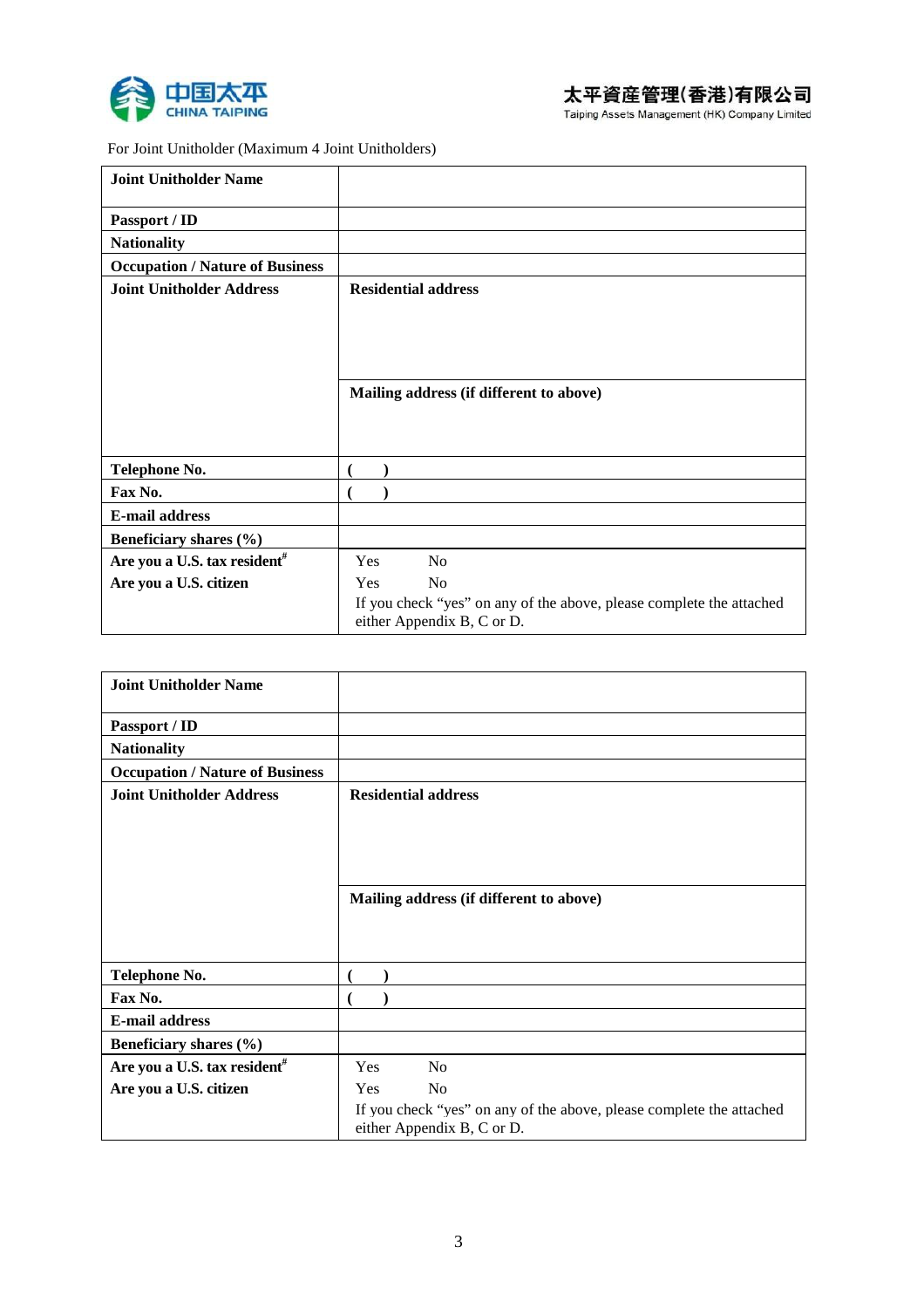

| <b>Joint Unitholder Name</b>             |                                                                                                    |
|------------------------------------------|----------------------------------------------------------------------------------------------------|
| Passport / ID                            |                                                                                                    |
| <b>Nationality</b>                       |                                                                                                    |
| <b>Occupation / Nature of Business</b>   |                                                                                                    |
| <b>Joint Unitholder Address</b>          | <b>Residential address</b>                                                                         |
|                                          |                                                                                                    |
|                                          |                                                                                                    |
|                                          |                                                                                                    |
|                                          | Mailing address (if different to above)                                                            |
|                                          |                                                                                                    |
|                                          |                                                                                                    |
|                                          |                                                                                                    |
| Telephone No.                            |                                                                                                    |
| Fax No.                                  |                                                                                                    |
| <b>E-mail address</b>                    |                                                                                                    |
| Beneficiary shares (%)                   |                                                                                                    |
| Are you a U.S. tax resident <sup>#</sup> | <b>Yes</b><br>N <sub>0</sub>                                                                       |
| Are you a U.S. citizen                   | <b>Yes</b><br>N <sub>0</sub>                                                                       |
|                                          | If you check "yes" on any of the above, please complete the attached<br>either Appendix B, C or D. |

**#** U.S. tax residents include Green Card holder (i.e. holder of U.S. Permanent Resident card) as well as individual who meets the substantial presence test (i.e. he/she has been present in the U.S. for at least 183 days during a three year period (including current year). Please seek advice from your tax advisor regarding the substantial presence test when necessary.

### **4. Bank Account Details**

*If you would like future redemption proceeds to be paid into your bank account by telegraphic transfer, please complete your bank account details below. Redemption proceeds will be paid only to the bank account of a registered Unitholder. No Redemption proceeds will be paid to third parties.* 

*Bank charges, if any, will be deducted from the payment proceeds. Payment will be settled by cheque if bank account details are NOT provided in this section. Please note if you use a non-Hong Kong dollars account, you need to borne charge, if any, on currency exchange.* 

#### Account Details

| <b>Bank Name and Address</b>        |  |
|-------------------------------------|--|
| Swift Code (Overseas Accounts only) |  |
| <b>Bank Account Name</b>            |  |
| <b>Bank Account Number</b>          |  |
| <b>Correspondent Bank</b>           |  |
| <b>Swift Code</b>                   |  |
| <b>Account Currency</b>             |  |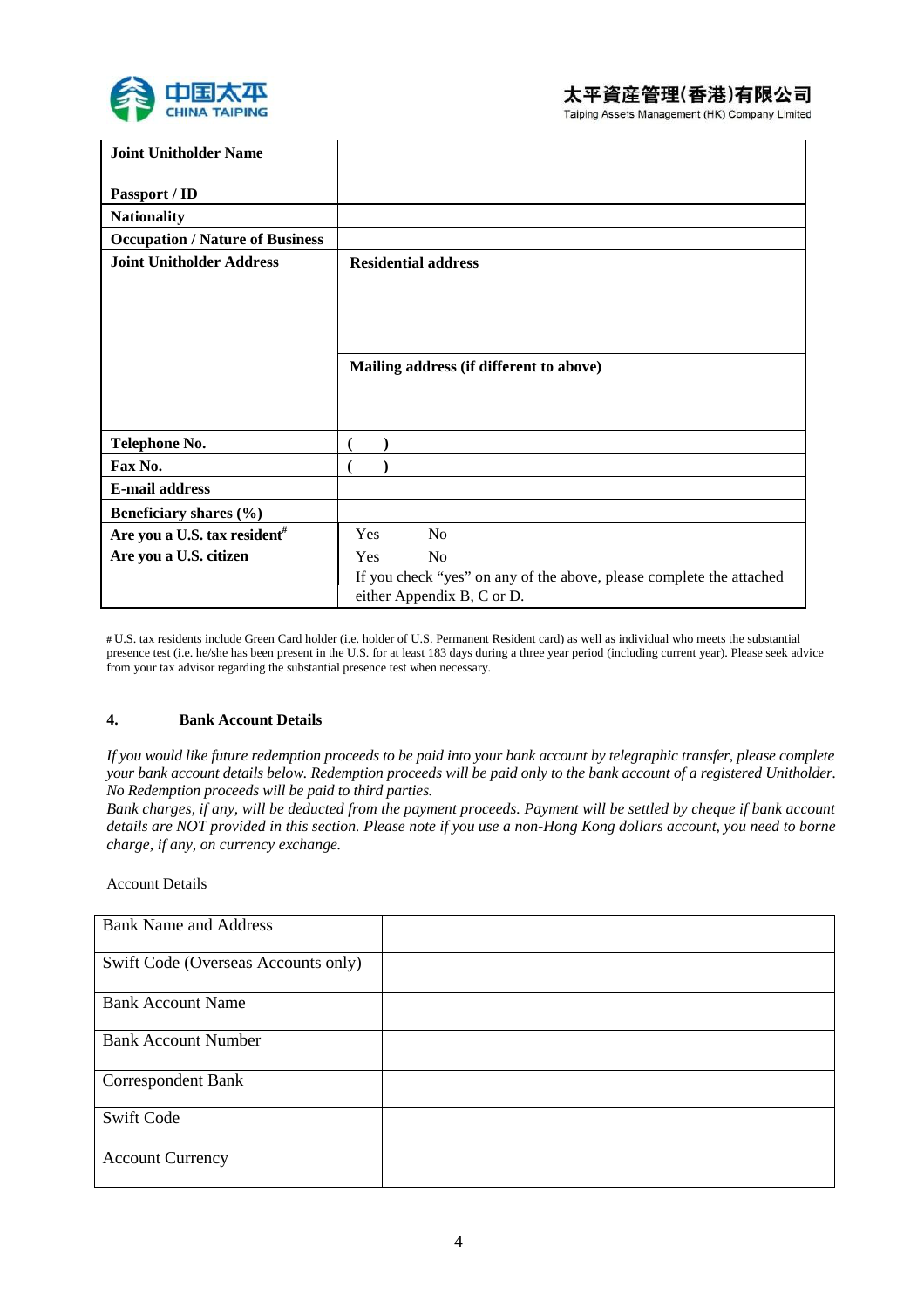

### **5. Joint Applications' Authorisation**

*If there are joint applicants, details of the other applicants should be provided under Section 3. A maximum of four persons may be joint Unitholders in the Sub-Fund. Only the first registered address and the first mailing address stated in Section 3 – Investor's Details of this Application Form will be entered in the register of Unitholders of the Sub-Fund.*

In case of a joint application, until further notice in writing, the Fund, the Manager, the Registrar, or the Transfer Agent are authorised to rely upon and act in accordance with the instructions, communications and requests and to deal with instruments purporting to be made, drawn, accepted, endorsed or given by post or facsimile from:

□ one of the joint holders, \_\_\_\_\_\_\_\_\_\_\_\_\_\_\_\_\_ , (the joint holders hereby undertakes that any instructions, communications, requests and instruments purporting to be made, drawn, accepted, endorsed or given by any one joint holder is binding on each joint holder);\* or

- □ any of two joint holders;\* or
- $\Box$  all of the joint holders.\*

*\* Tick whichever box is applicable. Where no indication is made, all of the joint holders will be required to sign any instructions.*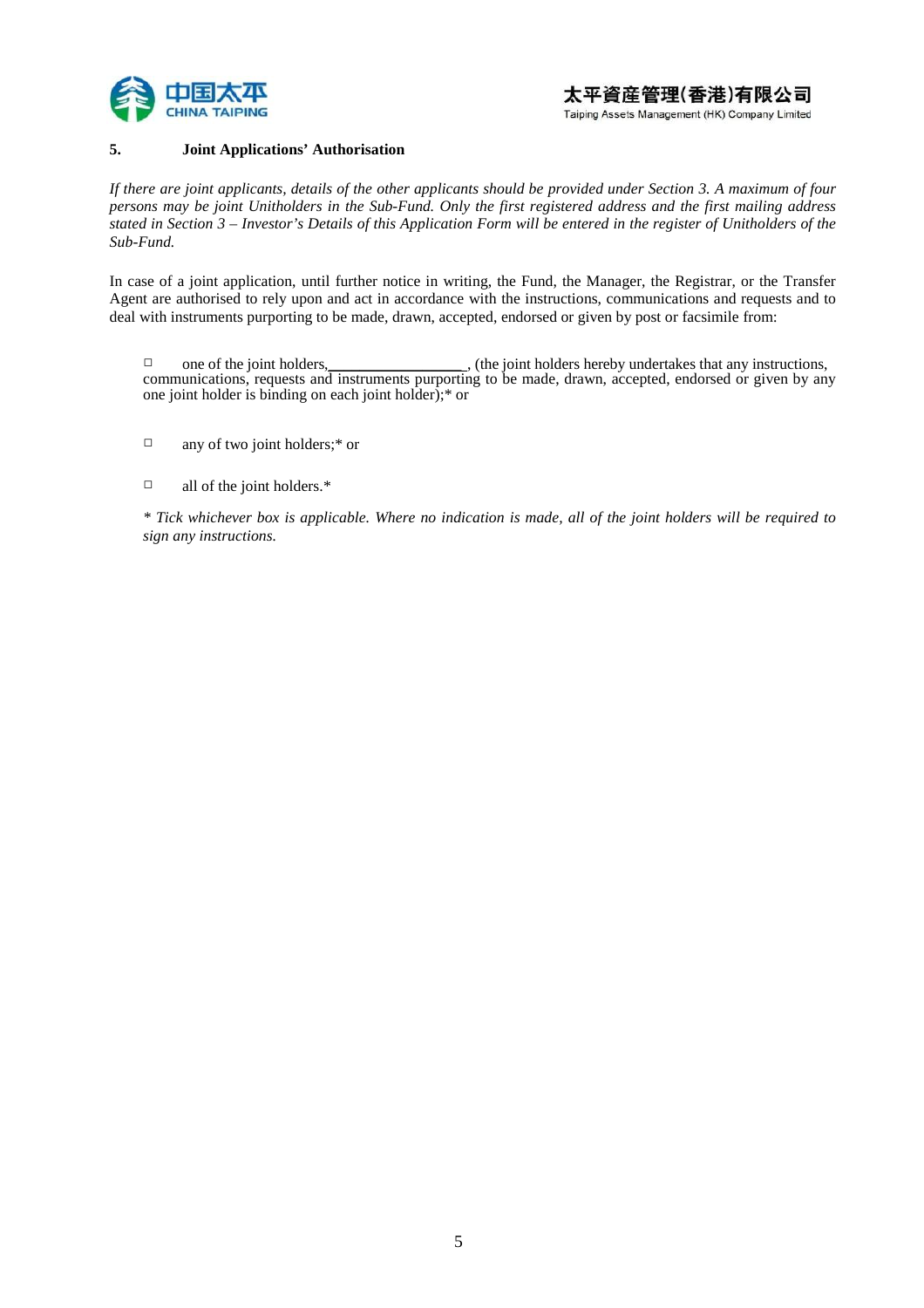

#### **6. Applicants' Warranties**

I/We acknowledge and declare that:

- 6.1 I/We have received and read the Memorandum and I/we confirm that this application is made on the terms of the Memorandum and the Trust Deed of the Fund, both of which as may be amended from time to time. I/We accept the investment objective and strategy, as well as, the investment and borrowing restrictions, as set out in the Memorandum, which may be employed by the Sub-Fund and the Manager. I/We also understand that no guarantee or representation is made that the Sub-Fund's investment strategy will be successful and past performance of the Sub-Fund or other sub-funds managed by the Manager is not necessarily indicative of its future results. I/We understand that the Manager is granted a broad investment mandate and the investment strategies applied by the Sub-Fund will be based on the Manager's own assessment of the market conditions at the time of investment.
- 6.2 No person (including, but not limited to, the Sub-Fund, its directors, officers, employees, agents, advisers and any person acting on behalf of any of the foregoing persons) has given or been authorised to give me/us any information or representation in connection with the offering, subscription and sale of the Units, other than the information contained in the Memorandum and that if any such information or representations have been given, I/we have not relied upon them. I/We agree that none of the Sub-Fund, its officers, employees, agents, advisers and any person acting on behalf of any of the foregoing persons will have any liability for any information and representations other than the information contained in the Memorandum or in such documents as they may agree. In deciding to subscribe for the Units I/we confirm that I/we have relied upon my/our own examination of the terms of subscription and the risk factors (which I/we understand are nonexhaustive) set out in the Memorandum. I/We have consulted with my/our own advisers and I am/we are fully informed as to the legal and tax requirements regarding a purchase of the Units.
- 6.3 I am/We are able to acquire Units without violating any applicable laws. I/We further confirm that I/we have the capacity, power and authority to enter into and perform my/our obligations under this Application Form and the Memorandum, and that the Sub-Fund is entitled to rely on my/our signature(s) in this Application Form without further verification.
- 6.4 I am/We are over the age of 18 years, and I am/we are not subscribing for the Units in the Sub-Fund on behalf of any person who is under 18 years of age.
- 6.5 I/We confirm that I am/we are not persons who are prohibited from receiving the Memorandum. I/We will not transfer my/our Units unless (i) the transfer is to a person who meets the eligibility criteria for investment in the Sub-Fund and (ii) the Manager (or its delegate) provide its prior written consent. I/We agree to indemnify and hold harmless each of the Manager, the Registrar, the Trustee, any Unitholder and their respective directors, officers, employees, agents or service providers against any loss, liability, cost or expense (including without limitation legal fees, taxes and penalties) which may result directly or indirectly from me/us acquiring or holding Units in contravention of the restrictions outlined in the Memorandum.
- 6.6 The acceptance of my/our application for subscription together with the subscription monies, will not breach any applicable anti-money laundering and counter-terrorist financing laws and regulations and I/we undertake to provide verification of my/our identity and source of the payment to the reasonable satisfaction of the Manager, the Trustee, the Registrar or any of their directors, officers, employees, agents or service providers promptly on request. The Sub-Fund, the Manager, the Trustee, the Registrar any of their directors, officers, employees, agents or service providers shall be held harmless and indemnified by me/us against any loss arising from the rejection or delay of any subscription or payment of redemption proceeds if such information as has been required form me/us but has not been provided by me/us.
- 6.7 I/We agree to be bound by the laws of the Hong Kong Special Administrative Region ("**Hong Kong**") by which this Application Form shall be governed and interpreted and submit to the non-exclusive jurisdiction of the courts of Hong Kong as regards any claim or matter arising from this Application Form.
- 6.8 A person (other than any agent, affiliate, delegate, director, employee, officer or service provider of the Trustee/Registrar) who is not a party to this agreement shall not have any rights to enforce any provision of this agreement, and the application of the Contracts (Rights of Third Parties) Ordinance (Cap. 623) and/or any comparable law or regulation in any jurisdiction giving to or conferring on third parties the right to enforce any provision of this agreement is expressly excluded. Notwithstanding any provision of this Application Form, the consent or notice to any person who is not a party to this Application Form (including, without limitation, any agent, affiliate, delegate, director, employee, officer or service provider of the Trustee/Registrar) is not required for any termination, rescission or agreement to any variation, waiver, assignment, novation, release or settlement under this Application Form at any time.
- 6.9 I/We agree that the information supplied on this Application Form and otherwise in connection with my/our subscription for Units may be held by the Registrar/Trustee and will be used for the purposes of processing my/our subscription and investment in the Sub-Fund and completion of information on the register of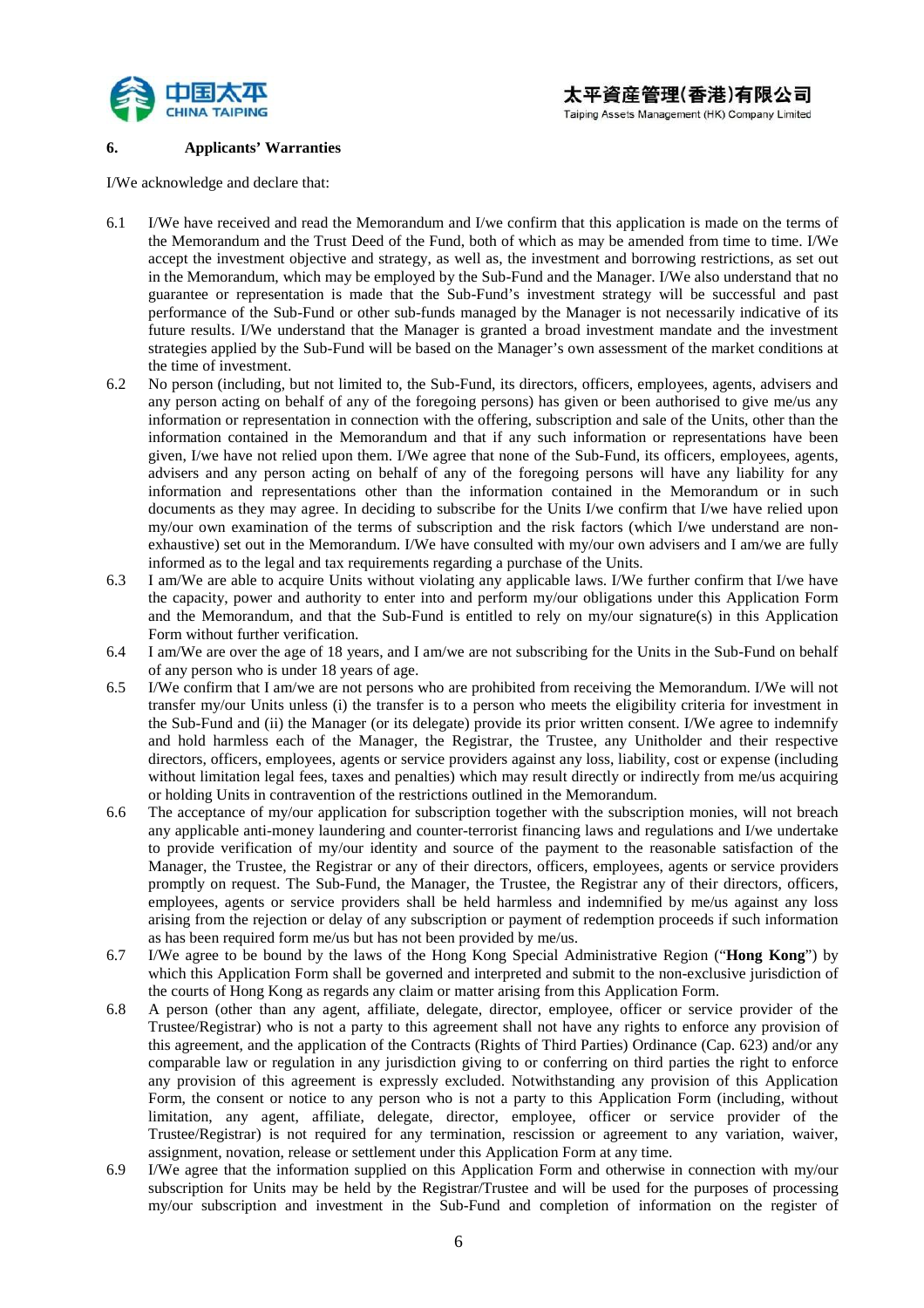Unitholders of the Sub-Fund, and may also be used for the purpose of carrying out my/our instructions or responding to any enquiry purporting to be given by me/us or on my/our behalf, dealing in any other matters in relation to my/our holding of Units (including the mailing of reports or notices), forming part of the records of the recipient as to the business carried on by it, observing any legal, governmental or regulatory requirements of any relevant jurisdiction (including any disclosure or notification requirements to which any recipient of the data is subject). All such information may be retained after my/our Units have been redeemed in accordance with applicable laws.

- 6.10 I/We agree that the Trustee and Registrar may, subject to applicable laws and regulations, disclose and transfer the information supplied on this Application Form to their legal advisers, the auditors, the custodian, the Trustee, the Registrar and the Manager including any of their directors, officers, employees, agents, holding or subsidiary companies or affiliates or to any third party within or outside Hong Kong employed to provide administrative, computer or other services or facilities to any person to whom data is provided or may be transferred as aforesaid and/or to any regulatory authority entitled thereto by law or regulation (whether statutory or not) in connection with my/our investment in the Sub-Fund, which persons may be persons outside Hong Kong.
- 6.11 I/We consent to the recording of telephone conversations between the Trustee/Registrar and its delegates or affiliates ("**HSBC**") and myself/ourselves; and I/we acknowledge that any such tape recordings may be submitted in evidence in any proceedings relating to the service agreements between HSBC and the Sub-Fund.
- 6.12 I/We understand and agree that the Trustee/Registrar and its delegates or affiliates may take any action which the Trustee/Registrar, in its sole and absolute discretion, considers appropriate so as to comply with any law, regulation, request of a public or regulatory authority or any HSBC Group policy which relate to the prevention of fraud, money laundering, terrorist financing or other criminal activities or the provision of financial and other services to any persons or entities which may be subject to sanctions (collectively "**Relevant Requirements**"). Such action may include, but is not limited to, the screening of applications for the purchase of Units, the interception and investigation of transactions in relation to the Sub-Fund (particularly those involving the international transfer of funds) including the source of or intended recipient of funds paid in or out in relation to the Sub-Fund and any other information or communications sent to or by the Sub-Fund or on the Sub-Fund's behalf. In certain circumstances, such action may delay or prevent the processing of proper instructions, the settlement of transactions in respect of the Sub-Fund or the Trustee's/Registrar's performance of its obligations and I/we agree that the Trustee/Registrar may in its sole discretion refuse any application for Units and that the Trustee/Registrar nor any member of the HSBC Group will be liable for loss (whether direct or consequential and including, without limitation, loss of profit or interest) or damage suffered by any party arising out of or caused in whole or in part by any actions which are taken by the Trustee/Registrar or any delegate or any member of the HSBC Group to comply with the Relevant Requirements (including, without limitation, those actions referred to in this section). For the purpose of this section, "**HSBC Group**" means HSBC Holdings plc, its subsidiaries and associated companies.
- 6.13 I/We agree to abide by the terms and conditions of any web site through which my/our investment holdings are made available, whether or not through acceptance of such terms and conditions by any individual acting on my/our behalf.
- 6.14 I/We agree that none of the Sub-Fund, the Manager, the Trustee, the Registrar and their respective directors, officers, employees, agents or service providers will be liable for any loss which I/we may suffer arising from (a) their acting on any faxed instructions which purport to be (and which they believe in good faith to be) from me/us; or (b) the Manager exercising its absolute discretion not to, and instructing the Registrar not to, act on such faxed instructions; or (c) any faxed instructions which are not received by the Manager, the Trustee, the Registrar and their respective directors, officers, employees, agents or service providers due to failed transmission thereof and that I/we will keep the Sub-Fund, the Manager, the Trustee, the Registrar and their respective directors, officers, employees, agents or service providers fully indemnified on demand against all current and pending actions, losses and expenses brought against, or incurred by, the Manager, the Trustee, the Registrar and their respective directors, officers, employees, agents or service providers resulting from any of them acting, or failing to act, on such instructions or from the non-receipt of faxed instructions due to failed transmission thereof, unless such is due to their fraud, willful default or gross negligence.
- 6.15 This Application Form shall constitute an instruction and authority to the Sub-Fund (or some other persons or company nominated by it for the purpose) on my/our behalf to execute any registration or application forms or other document and generally to do all such other things as the Sub-Fund or such other person or company nominated by it may consider necessary or desirable to effect the issue and allotment of Units I/we subscribe for thereunder, my/our subscription and registration of Units issued to me/us in my/our name or otherwise to give effect to my/our subscription for Units.
- 6.16 I/We agree to indemnify and hold harmless each of the Sub-Fund, the Manager, the Trustee, the Registrar and their respective directors, officers, employees, agents or service providers against any loss, liability, cost or expense (including, without limitation, legal fees, taxes and penalties) which may result directly or indirectly from any misrepresentation or breach of any warranty, condition, covenant or agreement in this Application Form or in any document delivered by me/us to any of them and shall notify the Manager, the Trustee, the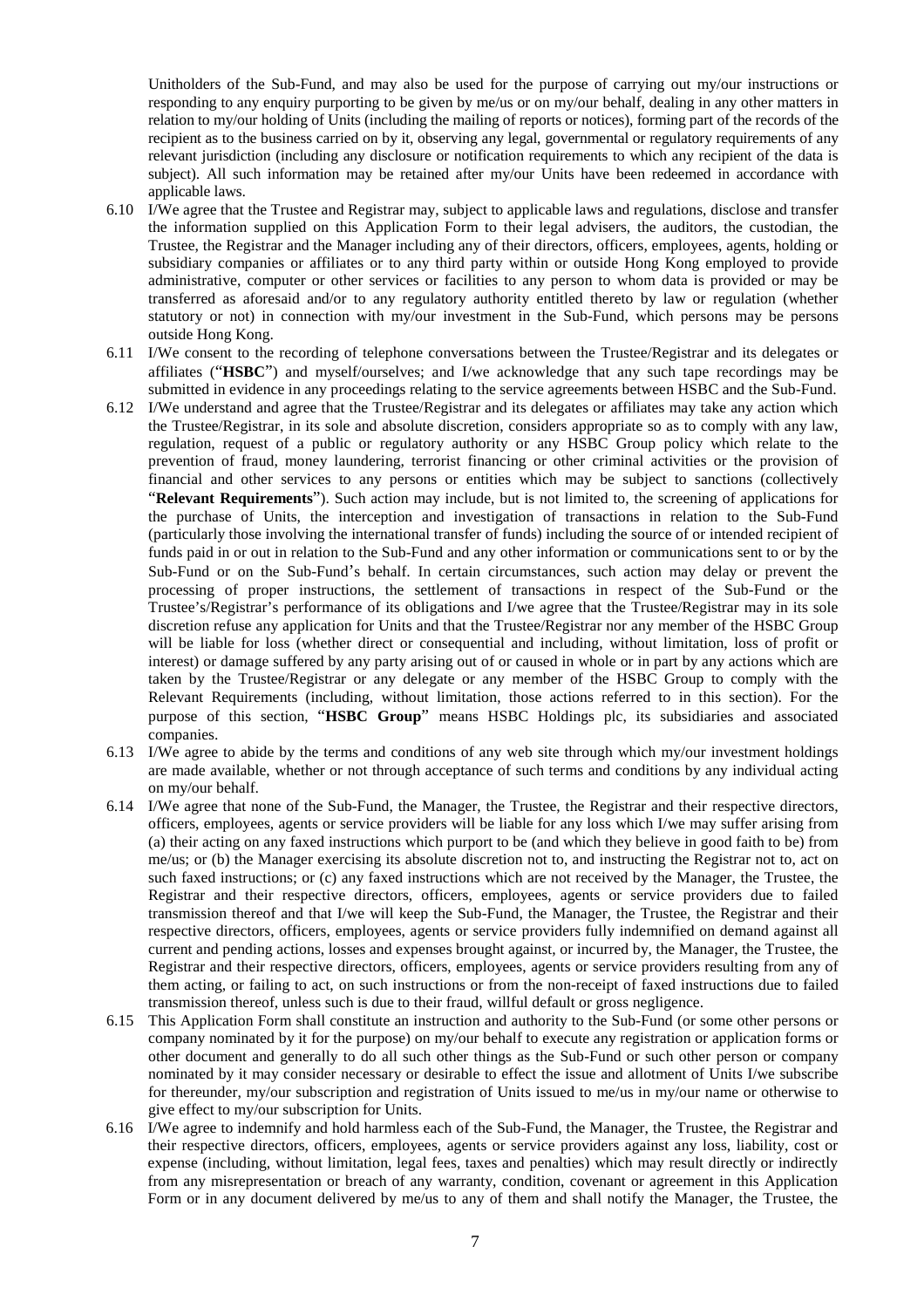Registrar and their respective directors, officers, employees, agents or service providers immediately if any of the representations made by me/us are no longer accurate and complete in all respects.

- 6.17 I/We agree that I/we have the right of access to, and to update, all my/our records (whether held on computer files or manually) held by the Trustee or the Registrar. A copy of such record will be provided to an investor who requests it, upon the payment of a modest administration charge to cover the costs of complying with such request. Requests should be made in writing to the Data Protection Officer at the address set out under paragraph 6.18 below.
- 6.18 I/ We agree that the Trustee/Registrar and its delegates and affiliates may process my/our information including personal data (if any) for the purposes of providing services to the Sub-Fund, performing the Trustee's/Registrar's and/or its delegates and affiliates legal and regulatory obligations and conducting financial crime risk management and other activities, including disclosing those data to the Sub-Fund and to third parties and transferring them internationally, all as more fully described in the data privacy statement of the Registrar, a copy of which is available from:

 The Data Protection Officer HSBC Institutional Trust Services (Asia) Limited 滙豐機構信託服務(亞洲)有限公司 c/o The Hongkong and Shanghai Banking Corporation Limited P.O. Box 72677, Kowloon Central Post Office Hong Kong Email: dfv.enquiry@hsbc.com.hk

- 6.19 I/we confirm that the Units in the Sub-Fund are not being acquired either directly or indirectly by or on behalf of any U.S. person\* or by any other person restricted by the law of any relevant jurisdiction from acquiring the Units and that it will not sell, transfer or otherwise dispose of any such Units directly or indirectly, to or for the account of any U.S. person or in the United States of America, or to any person restricted by the law of the relevant jurisdiction from acquiring the Units.
- 6.20 I/We shall repeat the above warranties for each and every subsequent subscription, redemption or conversion request I/we make in respect of Units in the Sub-Fund.

*\* U.S. person means a U.S. citizen or resident individual, a partnership or corporation organized in the United States or under the laws of the United States or any State thereof, a trust if (i) a court within the United States would have authority under applicable law to render orders or judgments concerning substantially all issues regarding administration of the trust, and (ii) one or more U.S. persons have the authority to control all substantial decisions of the trust, or an estate of a decedent that is a citizen or resident of the United States.*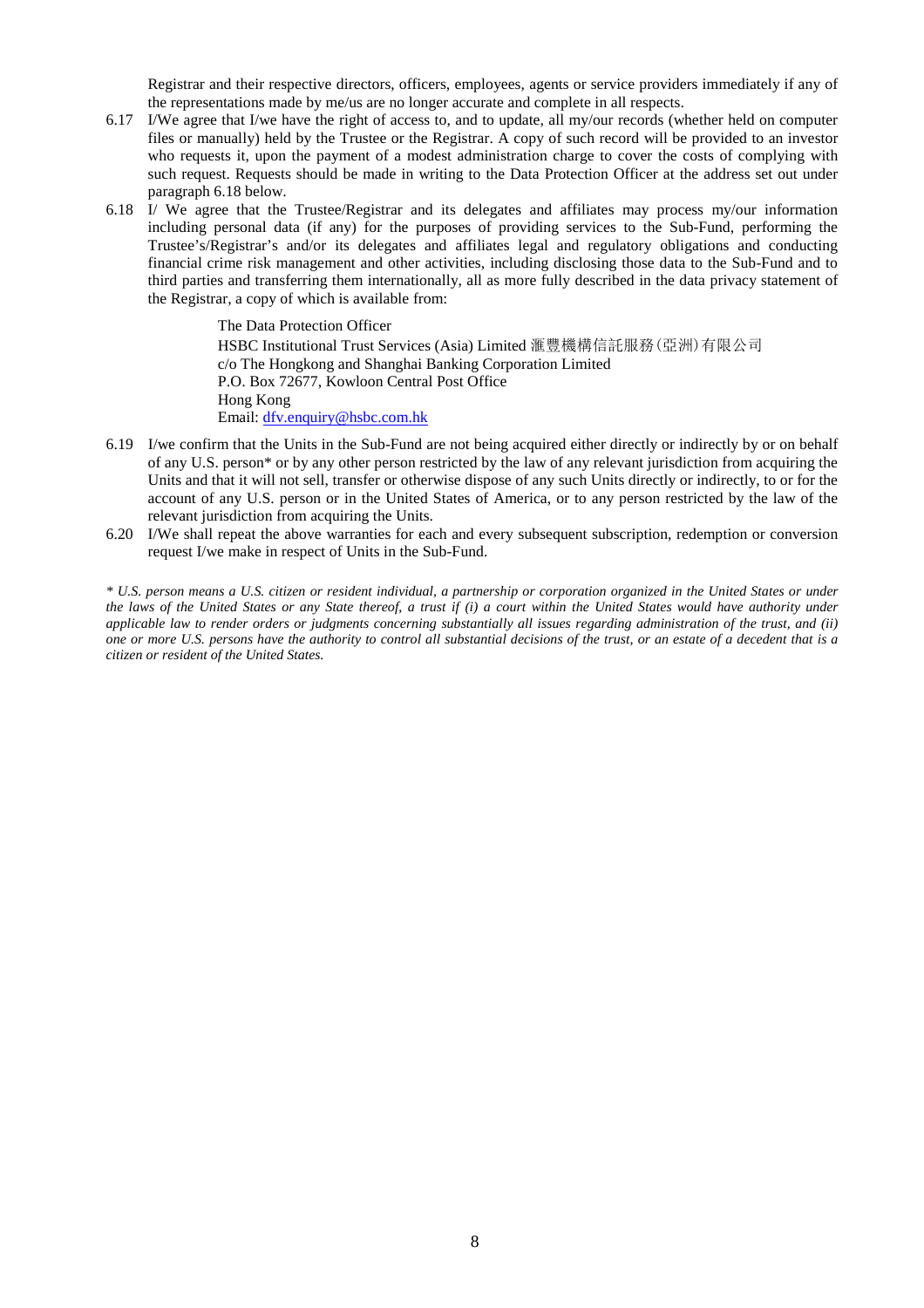

### **7. Execution / Signature(s) of Applicant(s)**

#### **Personal Data (For individuals only)**

I/We confirm that I/we have carefully reviewed and understood the Personal Information Collection Statement provided with this Application Form, including that my/our personal data may be used by the Manager and its affiliated companies for direct marketing purposes. Please tick  $(\forall \check{ }')$  in the box below (as appropriate) if you do **not** wish your personal data to be used in direct marketing:

 I do **not** wish my/our personal data to be used by the Manager and its affiliated companies for direct marketing purposes.

*Please state "N/A" in the space where no applicant's signature is required.* 

| Signature:  |  |  |  |
|-------------|--|--|--|
|             |  |  |  |
| Name/Title: |  |  |  |
| Signature:  |  |  |  |
|             |  |  |  |
| Name/Title: |  |  |  |
| Signature:  |  |  |  |
|             |  |  |  |
|             |  |  |  |
| Name/Title: |  |  |  |
| Signature:  |  |  |  |
|             |  |  |  |
| Name/Title: |  |  |  |
|             |  |  |  |
| Signature:  |  |  |  |
|             |  |  |  |
| Name/Title: |  |  |  |
|             |  |  |  |
|             |  |  |  |
| Date:       |  |  |  |

#### *NOTES*

- *1. All individual applicants (including all joint applicants) must sign this Application Form. A corporate applicant should sign under the hand of a duly authorised official who should state his representative capacity (e.g. director) together with a company chop or seal. If signed under a power of attorney, such power or a duly certified copy thereof must accompany this Application Form.*
- *2. This Application Form must be accompanied by a remittance advice evidencing that subscription monies have been remitted to the subscription account of the Sub-Fund the details of which are stated in Section 2 – Payment Details of this Application Form.*
- *3. Applicants must submit anti-money laundering ("AML") identification documents ("AML ID") to the Trustee, in accordance with the documentation requirements as set out in Appendix A. If applicable, these documents must be certified by a banker, lawyer, notary public or fund manager.*
- *4. The Manager may, at its discretion, reject any application in whole or in part in which case the subscription monies will be returned to the applicant, without interest, as soon as practicable after the rejection by cheque or telegraphic transfer, at the cost and risk of the applicant. All applications for subscription will not be dealt with until all required supporting documentation and payments for the subscription monies have been received in full in cleared funds.*
- *5. Units will be issued in non-certificated form. The Trustee will normally issue contract notes to successful applicants as soon as practicable after the close of the Initial Offer Period, or the relevant Dealing Day upon acceptance of an application for subscription and the subscription monies. Contract notes will be sent by ordinary post to successful applicants.*
- *6. Payments should be made in Hong Kong Dollars.*
- *7. Application procedures are detailed in the Memorandum, and may also be confirmed with the Trustee.*
- *8. Please return this Application Form to the Trustee, by fax to the above fax number (the original Application Form to follow immediately by post to the address shown at the top of this Application Form) or by post to the address shown*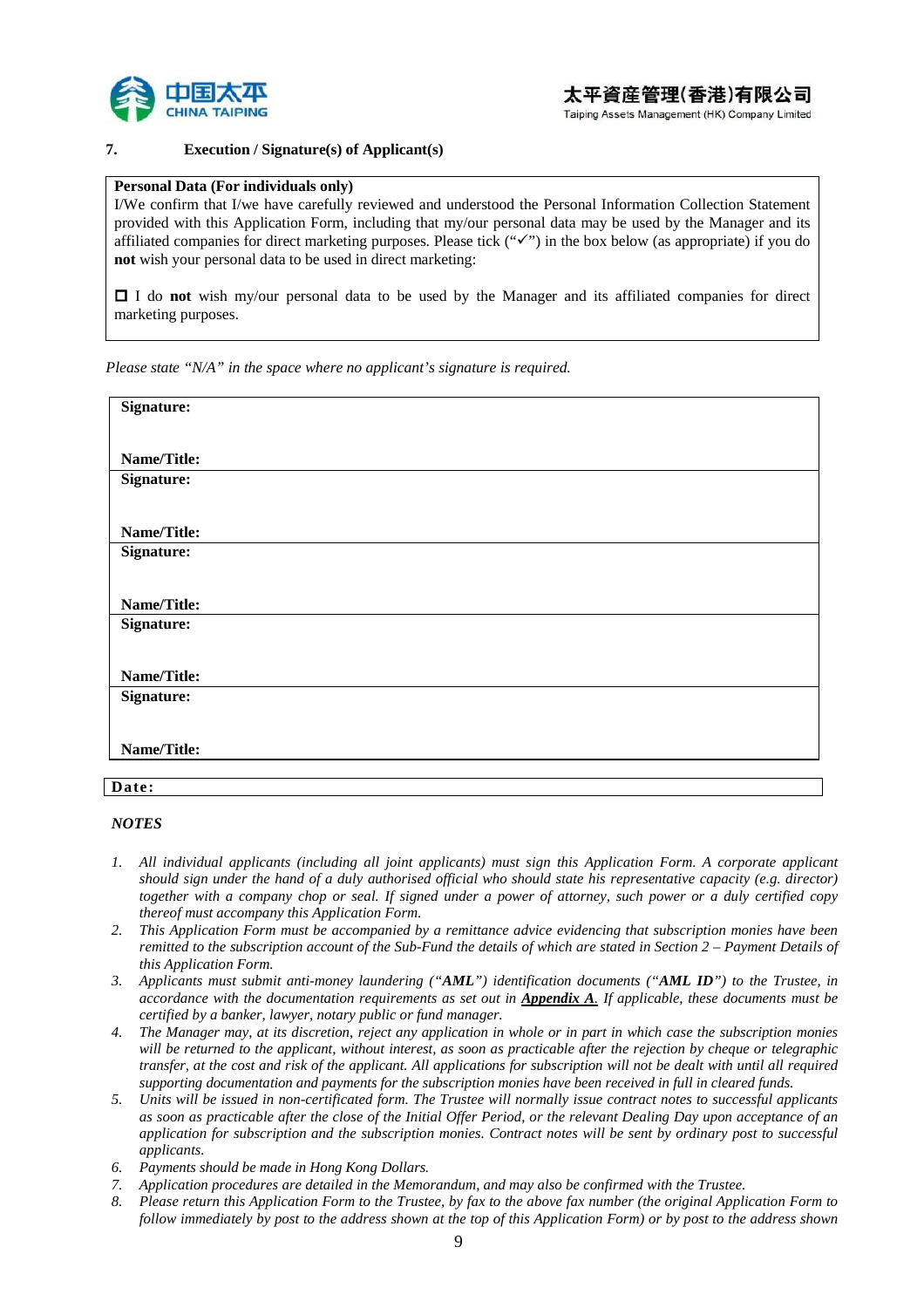*at the top of this Application Form. Neither the Trustee, the Registrar, the Sub-Fund, the Manager nor their duly appointed agents will be responsible to an applicant for any loss resulting from the non-receipt of any document.* 

*9. The Manager, the Trustee or the Registrar may take any action they deem appropriate to process applications made by faxed Application Forms notwithstanding any error, misunderstanding or lack of clarity in the Application Forms. The Manager, the Trustee or the Registrar should not be liable for any direct or indirect loss resulting from their acting or not acting on any applications made be faxed Application Forms.*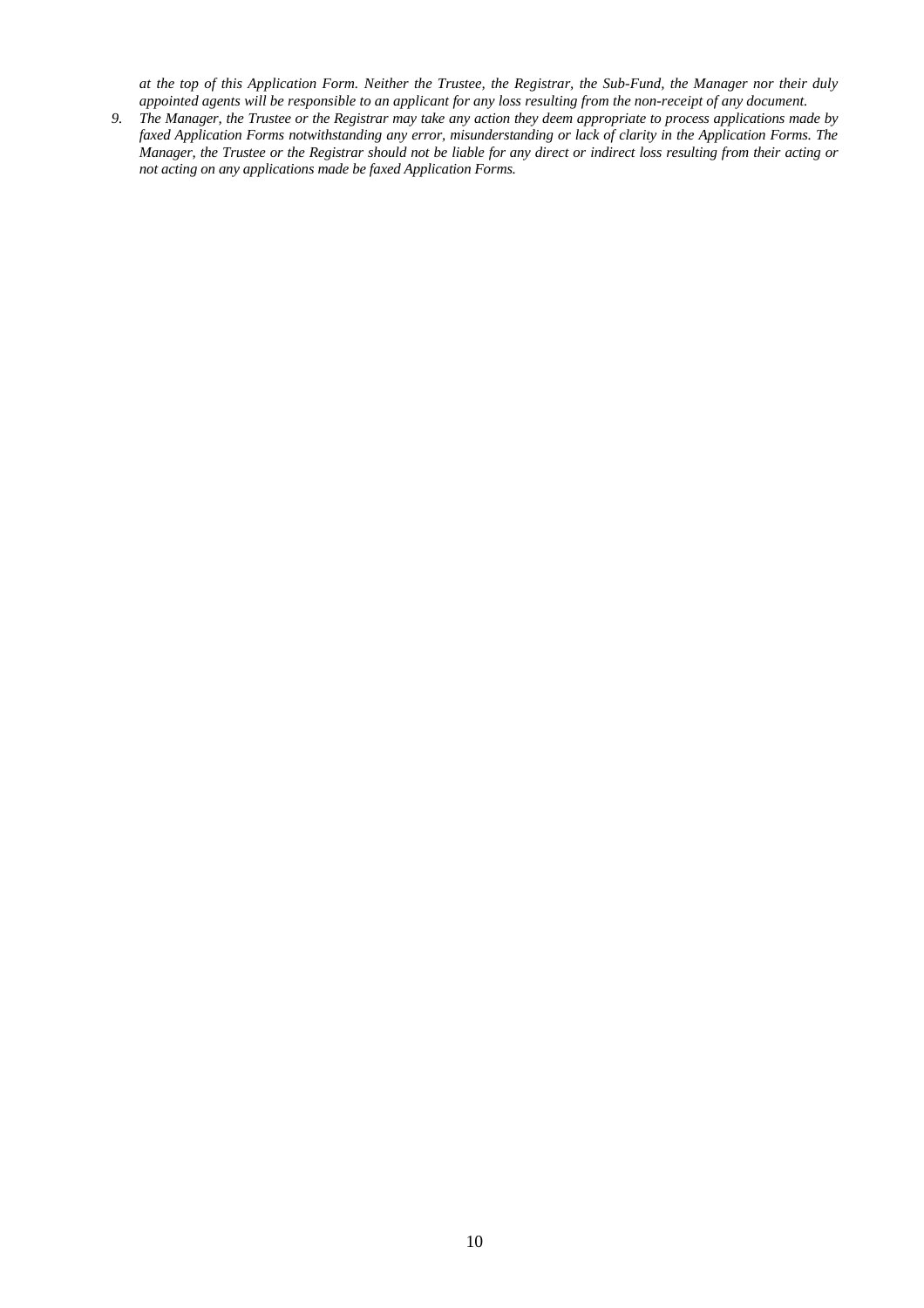

# **Appendix A – List of AML ID Requirements for Investors**

| <b>Type of Investor</b>                                                                                                                                                               | <b>Requirements</b>                                                                                                                                                                                                                                                                                                                                                                                                                                                                                                                                                                                                                                                                                                                                                                                                                                                                                                                                                                                                                                                                                                                                                                                                                                                                                                                                                                                                                                                                                                                                                                                                                                                                                                                                                                                                                                         |  |  |
|---------------------------------------------------------------------------------------------------------------------------------------------------------------------------------------|-------------------------------------------------------------------------------------------------------------------------------------------------------------------------------------------------------------------------------------------------------------------------------------------------------------------------------------------------------------------------------------------------------------------------------------------------------------------------------------------------------------------------------------------------------------------------------------------------------------------------------------------------------------------------------------------------------------------------------------------------------------------------------------------------------------------------------------------------------------------------------------------------------------------------------------------------------------------------------------------------------------------------------------------------------------------------------------------------------------------------------------------------------------------------------------------------------------------------------------------------------------------------------------------------------------------------------------------------------------------------------------------------------------------------------------------------------------------------------------------------------------------------------------------------------------------------------------------------------------------------------------------------------------------------------------------------------------------------------------------------------------------------------------------------------------------------------------------------------------|--|--|
| <b>Individuals</b>                                                                                                                                                                    | Certified copy of passport or official ID document with photograph, name, date<br>1.<br>of birth and nationality                                                                                                                                                                                                                                                                                                                                                                                                                                                                                                                                                                                                                                                                                                                                                                                                                                                                                                                                                                                                                                                                                                                                                                                                                                                                                                                                                                                                                                                                                                                                                                                                                                                                                                                                            |  |  |
|                                                                                                                                                                                       | Certified evidence of residential and permanent address (if different) e.g. copy of<br>2.<br>utilities bill. P.O. Box is not acceptable                                                                                                                                                                                                                                                                                                                                                                                                                                                                                                                                                                                                                                                                                                                                                                                                                                                                                                                                                                                                                                                                                                                                                                                                                                                                                                                                                                                                                                                                                                                                                                                                                                                                                                                     |  |  |
| <b>Listed Companies /</b><br><b>Regulated Institutions</b>                                                                                                                            | Certified evidence of incorporation (e.g. certified copy of certificate of<br>1.<br>incorporation and, where applicable, business registration certificate)<br>Evidence of listing in recognized exchange / regulated in an approved country<br>2.<br>(e.g. extract from the recognized exchange / regulator website) or other<br>documents proving the incorporation or similar evidence of the legal status of the<br>corporation<br>Confirmation that the investment is for their own account<br>3.<br>Signed board resolution to make the investment and conferring authority on those<br>4.<br>giving instructions (i.e. list of directors/authorised signatories)<br>Certified authorised signature list with specimen signatures<br>5.<br>Note: Recognised exchange is an exchange that has the approval of the relevant local<br>regulator.                                                                                                                                                                                                                                                                                                                                                                                                                                                                                                                                                                                                                                                                                                                                                                                                                                                                                                                                                                                                         |  |  |
| <b>Other Pooled</b><br><b>Investment Vehicle</b><br>(PV) (Pension Fund,<br><b>Hedge Fund, Private</b><br><b>Equity Fund, Fund of</b><br><b>Funds, Venture</b><br><b>Capital Fund)</b> | Certified evidence of formation / incorporation, if available (e.g. Certified<br>1.<br>certificate of incorporation, extract from regulators website or other appropriate<br>evidence)<br>Extract from commercial register, certified recent audited financial statements, or<br>2.<br>certified reference letter from a Financial Action Task Force ("FATF") banker,<br>lawyer, etc., if available<br>Copy of prospectus or equivalent document<br>3.<br>Signed board resolution to make the investment and conferring authority on those<br>4.<br>giving instructions (i.e. list of directors/authorised signatories)<br>5.                                                                                                                                                                                                                                                                                                                                                                                                                                                                                                                                                                                                                                                                                                                                                                                                                                                                                                                                                                                                                                                                                                                                                                                                                               |  |  |
|                                                                                                                                                                                       |                                                                                                                                                                                                                                                                                                                                                                                                                                                                                                                                                                                                                                                                                                                                                                                                                                                                                                                                                                                                                                                                                                                                                                                                                                                                                                                                                                                                                                                                                                                                                                                                                                                                                                                                                                                                                                                             |  |  |
| <b>Private Companies</b><br>(Personal Investment<br><b>Companies, Unquoted</b><br><b>Companies</b> )                                                                                  | Certified authorised signature list with specimen signatures<br>1.<br>Certified copy certificate of incorporation, business registration certificate and<br>certificate on change of name (where appropriate)<br>Signed board resolution to make the investment and conferring authority on those<br>2.<br>giving instructions (i.e. list of directors / authorised signatories), or<br>Register of directors if the company is not registered in HK, or<br>Letter from lawyer/accountant/company secretary to confirm the names of<br>directors<br>A search with the Company Registry, or<br>3.<br>Letter from lawyer/accountant/company secretary to confirm the status of the<br>company<br>Certified identification evidence for the following persons, in line with all of the<br>4.<br>requirements for "Individuals" as set out above:<br>Each principal beneficial owner (any person holding a shareholding interest of<br>$\bullet$<br>10% or more in the company or with principal control over the company's assets)<br>At least 2 directors (including the managing director)<br>٠<br>All authorised signatories<br>Certified evidence of detailed address of the principal beneficial owners and the<br>5.<br>individuals who are empowered to give instructions (P.O. Box is not acceptable)<br>Confirmation that the investment is for their own account<br>6.<br>7.<br>Certified authorised signature list with specimen signatures<br>Note: Where the company has an ownership structure which is made up of several<br>layers, the objective should be to follow the chain of ownership to identify the<br>individuals who are the ultimate beneficial owners and to verify the identity of<br>those individuals.<br>Note: If the Private Company is regulated, follow the requirements for "Regulated<br>Institutions" as set out above. |  |  |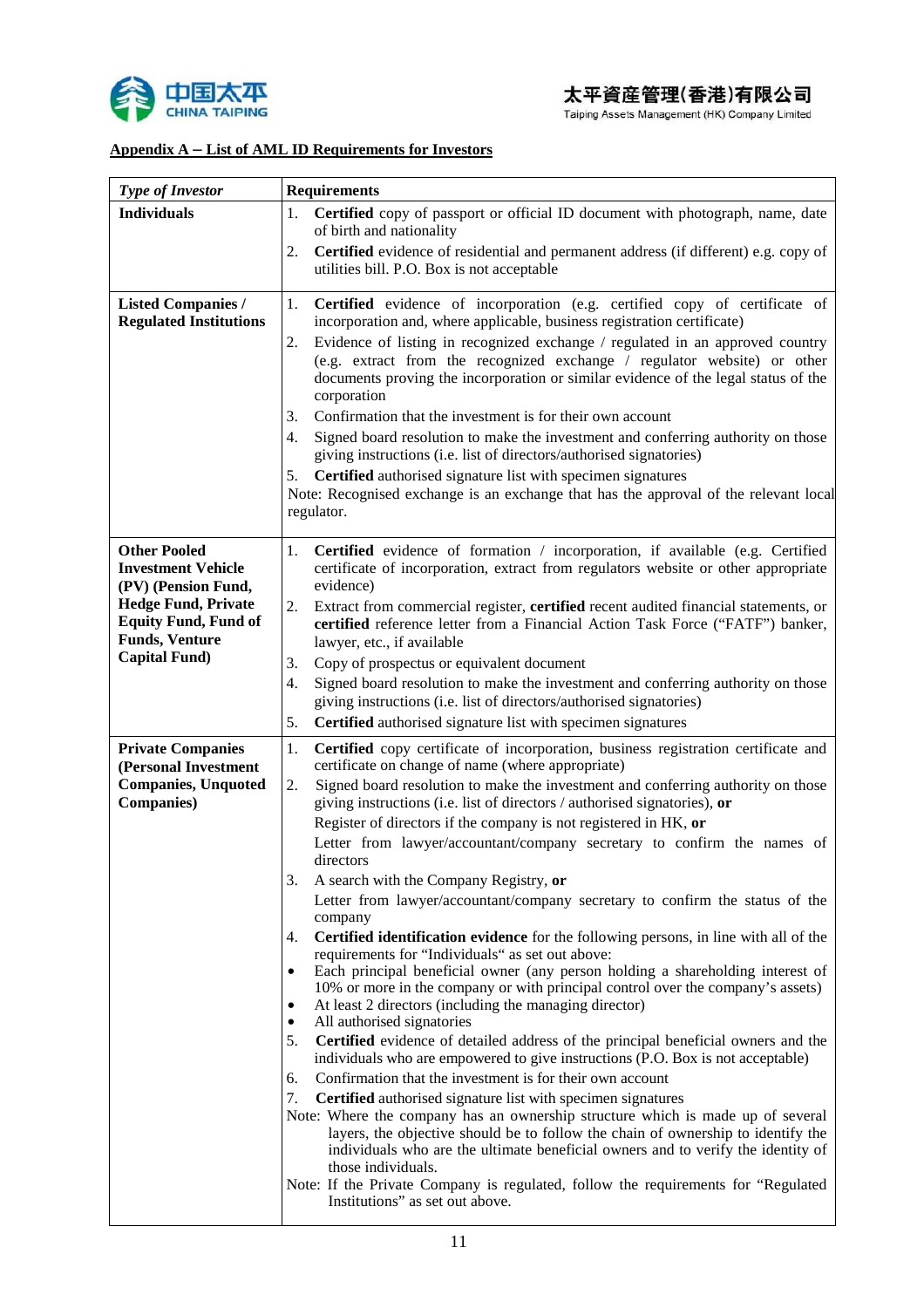

 $\mathsf{r}$ 

Taiping Assets Management (HK) Company Limited

٦

| <b>Type of Investor</b>                                                                               | <b>Requirements</b>                                                                                                                                                                                                                                                                                                                                                                                                                                                                                                                                                                                                                                                           |
|-------------------------------------------------------------------------------------------------------|-------------------------------------------------------------------------------------------------------------------------------------------------------------------------------------------------------------------------------------------------------------------------------------------------------------------------------------------------------------------------------------------------------------------------------------------------------------------------------------------------------------------------------------------------------------------------------------------------------------------------------------------------------------------------------|
| Partnerships and<br>Unincorporated<br><b>Businesses</b>                                               | Certified identification evidence for the general partners and all other partners<br>1.<br>who are empowered to give instructions, in line with the requirements for<br>"Individuals" as set out above or if the partner is an entity, in line with the<br>requirements for that type of entity<br>Mandate from the partnership authorizing the opening of an account or<br>2.<br>undertaking the transaction and conferring authority on those who will undertake                                                                                                                                                                                                            |
|                                                                                                       | transactions (i.e. list of authorised signatories)<br>Certified evidence of the detailed address of the partnership (P.O.Box is not<br>3.                                                                                                                                                                                                                                                                                                                                                                                                                                                                                                                                     |
|                                                                                                       | acceptable)                                                                                                                                                                                                                                                                                                                                                                                                                                                                                                                                                                                                                                                                   |
|                                                                                                       | Certified authorised signature list with specimen signatures<br>4.<br>Names of all partners<br>5.                                                                                                                                                                                                                                                                                                                                                                                                                                                                                                                                                                             |
|                                                                                                       | (not applicable if the partnership is a PV and the general partner is (i) located in a<br>FATF country and is not located on HSBC referred list; and (ii) fulfills the<br>requirements under "Nominee Accounts" below (e.g. undertaking letter obtained and<br>due diligence performed on the general partner))<br>Note: Copy of Partnership Agreement can serve as satisfactory identification<br>evidence for a limited partnership investor. Where the partnership has an ownership<br>structure which is made up of several layers (e.g. if the general partner is also another<br>limited partner), the objective should be to follow the chain of ownership to identify |
|                                                                                                       | the individuals who are the ultimate beneficial owners and to verify the identity of<br>those individuals                                                                                                                                                                                                                                                                                                                                                                                                                                                                                                                                                                     |
| <b>Trusts</b>                                                                                         | Regulated Trustee in a FATF country or parent of the Trustee is regulated in a                                                                                                                                                                                                                                                                                                                                                                                                                                                                                                                                                                                                |
|                                                                                                       | <b>FATF</b> country<br>Extract of authorisation from the relevant regulator<br>1.                                                                                                                                                                                                                                                                                                                                                                                                                                                                                                                                                                                             |
|                                                                                                       | 2.<br>Copy of the Trust Deed                                                                                                                                                                                                                                                                                                                                                                                                                                                                                                                                                                                                                                                  |
|                                                                                                       | 3.<br><b>Certified</b> authorised signature list with specimen signatures                                                                                                                                                                                                                                                                                                                                                                                                                                                                                                                                                                                                     |
|                                                                                                       | <b>Unregulated Trustee</b>                                                                                                                                                                                                                                                                                                                                                                                                                                                                                                                                                                                                                                                    |
|                                                                                                       | <b>Certified</b> identification evidence for the trustees, settlors and beneficial owners,<br>in line with all of the requirements for "Companies" or "Individuals" as set out<br>above                                                                                                                                                                                                                                                                                                                                                                                                                                                                                       |
|                                                                                                       | <b>Certified</b> evidence of detailed address of the trustee, settlors and beneficiaries as<br>2.<br>set out for "Individuals" as set out above (P.O. Box is not acceptable)                                                                                                                                                                                                                                                                                                                                                                                                                                                                                                  |
|                                                                                                       | Copy of the Trust Deed<br>3.                                                                                                                                                                                                                                                                                                                                                                                                                                                                                                                                                                                                                                                  |
|                                                                                                       | Certified authorised signature list with specimen signatures<br>4.<br>Note: Jersey, Guernsey and Isle of Man are countries with equivalent FATF AML<br>standards.                                                                                                                                                                                                                                                                                                                                                                                                                                                                                                             |
| <b>Nominee Accounts</b><br>(Private Bank,<br><b>Investment Advisor or</b><br><b>Nominee Company</b> ) | Regulated 3rd party or unregulated 3rd party with regulated parent company<br>Where the subscription is made on behalf of an underlying investor and is located in a<br>FATF country and is not located in a country on the HSBC referred list<br>Applicable for omnibus account only                                                                                                                                                                                                                                                                                                                                                                                         |
|                                                                                                       | 1. Perform due diligence on the $3rd$ party (follow the AML ID requirements for<br>"Companies" as set out above)                                                                                                                                                                                                                                                                                                                                                                                                                                                                                                                                                              |
|                                                                                                       | Check that the $3rd$ party is authorised by reference to the regulator's web-site<br>2.                                                                                                                                                                                                                                                                                                                                                                                                                                                                                                                                                                                       |
|                                                                                                       | Refer to the Banker Almanac list of entities to verify the parent and subsidiary<br>3.<br>relationship, and which set out their AML procedures on a dedicated web-site                                                                                                                                                                                                                                                                                                                                                                                                                                                                                                        |
|                                                                                                       | Certified authorised signature list with specimen signatures<br>4.<br>Note: "Omnibus accounts", which may also be termed "nominee" or house accounts, are<br>used when an intermediary subscribes on behalf of its customers (i.e. the investors). In<br>such cases, the investments are usually acquired in the name of the intermediary, but<br>there may be cases where the intermediary establishes an account with the PV that<br>specifies sub-accounts on behalf of the investors. In such cases, the customers of the<br>intermediary would not be treated as customers of the PV.                                                                                    |